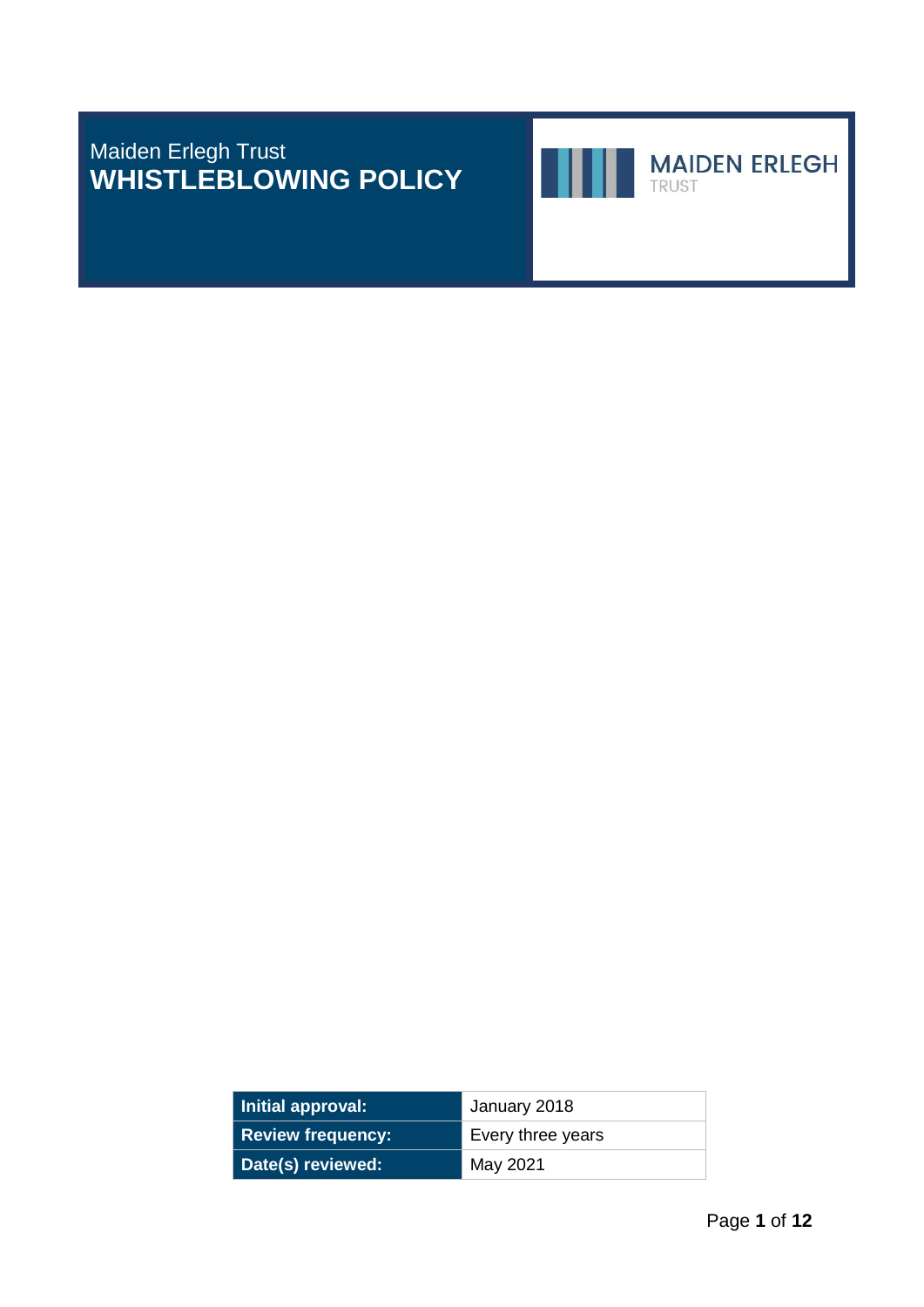# **Contents**

| 1.  |  |  |  |  |
|-----|--|--|--|--|
| 2.  |  |  |  |  |
| 3.  |  |  |  |  |
| 4.  |  |  |  |  |
| 5.  |  |  |  |  |
| 6.  |  |  |  |  |
|     |  |  |  |  |
| 7.  |  |  |  |  |
| 8.  |  |  |  |  |
| 9.  |  |  |  |  |
| 10. |  |  |  |  |
|     |  |  |  |  |
|     |  |  |  |  |
|     |  |  |  |  |
|     |  |  |  |  |
|     |  |  |  |  |
|     |  |  |  |  |
| 13. |  |  |  |  |
|     |  |  |  |  |
|     |  |  |  |  |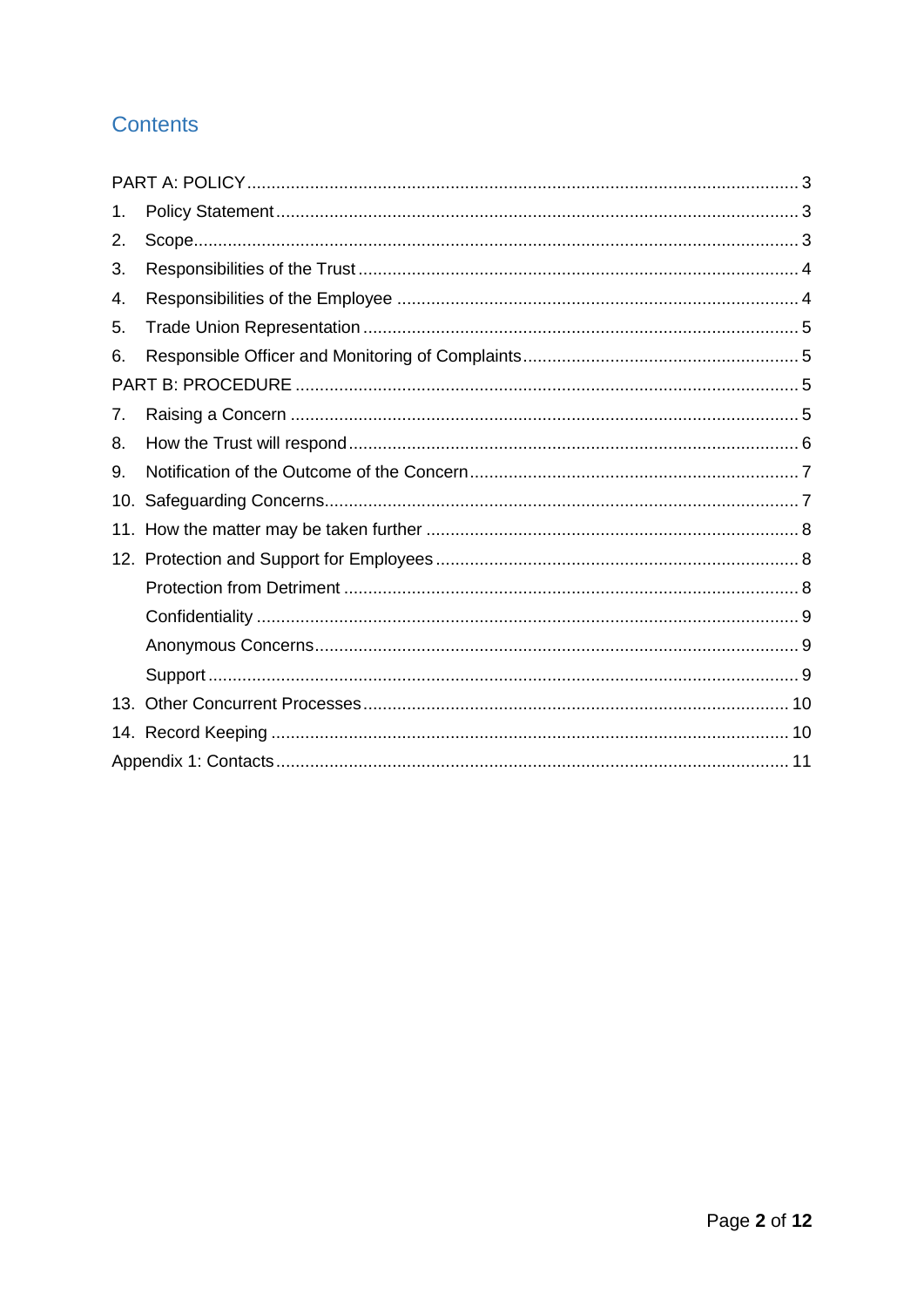# <span id="page-2-0"></span>PART A: POLICY

## <span id="page-2-1"></span>1. Policy Statement

The Trust is committed to achieving the highest possible standards of probity and integrity regarding its practices.

The Trust recognises that it is important for all employees to have a means by which they can raise serious concerns about any aspect of the operation of the Trust, including safeguarding. The Trust further acknowledges its obligations under the Public Disclosure Act (1998) to ensure mechanisms are in place through which concerns relating to matters of public interest can be raised.

The Trust encourages employees to raise any concerns internally at the earliest opportunity rather than disregarding issues or raising the matter externally.

The Trust will address concerns seriously and undertake as much investigation as is necessary given the circumstances – this may include referral to external agencies.

The Trust will endeavour to advise an employee of any actions / outcome arising from a complaint where appropriate.

The Trust will provide reasonable support to an employee who raises a concern.

The Trust will ensure that where a concern is raised, an employee will be protected from detriment, harassment and victimisation. It is recognised that in certain cases it may be appropriate to consider concerns raised on a confidential or anonymous basis.

This policy and procedure explains:

- The mechanism for raising concerns
- The range of responses the Trust may take upon receipt of concerns
- The support and protection available to employees.

#### <span id="page-2-2"></span>2. Scope

This Policy and Procedure applies to all employees of Maiden Erlegh Trust, agency workers, volunteers, contractors and others working on Trust premises.

Public Concern at Work defines whistleblowing as:

*'The raising of a concern either within the work place or externally, about a danger, risk, malpractice or wrong doing which affects others.'* 

The Whistleblowing Procedure provides a means for employees to raise concerns about conduct or situations which they believe are inappropriate. Concerns may include, but are not limited to:

- Conduct which is, has been or is likely to be an offence or breach of law
- Conduct that has occurred, is occurring or is likely to occur as a result of which the Trust fails to comply with a legal obligation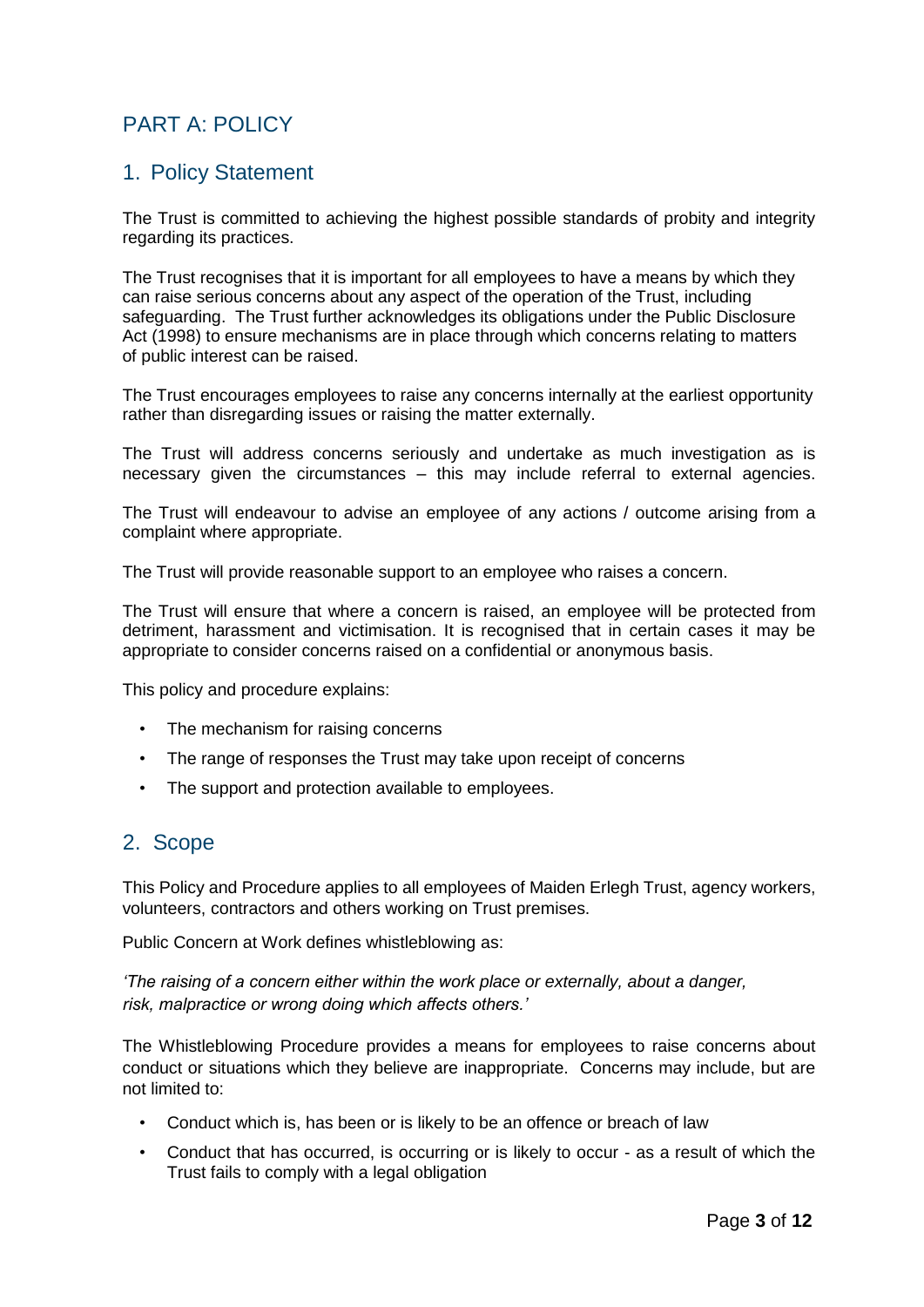- Acts or potential acts of fraud / corruption or the misuse of public funds / resources
- Miscarriages of justice
- Past, current or likely health and safety risks
- Concerns about any aspect of service provision
- Concerns of a safeguarding / child protection nature
- Unethical or unprofessional conduct that causes concern
- The deliberate concealment of information relating to concerns listed above

Concerns relating to an individual's own employment should be raised through the Trust's grievance and harassment procedures.

Employees may raise concerns about the practice of anyone who works for or on behalf the Trust including:

- All employees
- Governors and Trustees
- Volunteers
- Contractors

Concerns that employees have can be raised either individually or collectively. If collective concerns are raised each member of staff should be prepared to give their own account during any investigation, should this be required.

There is no time limit for raising a concern – however employees are encouraged to do so at the earliest opportunity since it may be difficult to address a matter if a significant time has elapsed.

#### <span id="page-3-0"></span>3. Responsibilities of the Trust

- To foster a culture where employees can feel confident in raising concerns
- To ensure concerns are fully considered, investigated as necessary and action taken as appropriate
- To ensure that employees raising concerns receive feedback on any action taken where appropriate
- To make employees aware how they can take matters further if they are not satisfied
- To reassure employees that they will be protected against detriment and reprisal should they raise a concern

#### <span id="page-3-1"></span>4. Responsibilities of the Employee

- To raise concerns only where there is reasonable suspicion for doing so
- Not to knowingly raise a false allegation with malicious or vexatious intent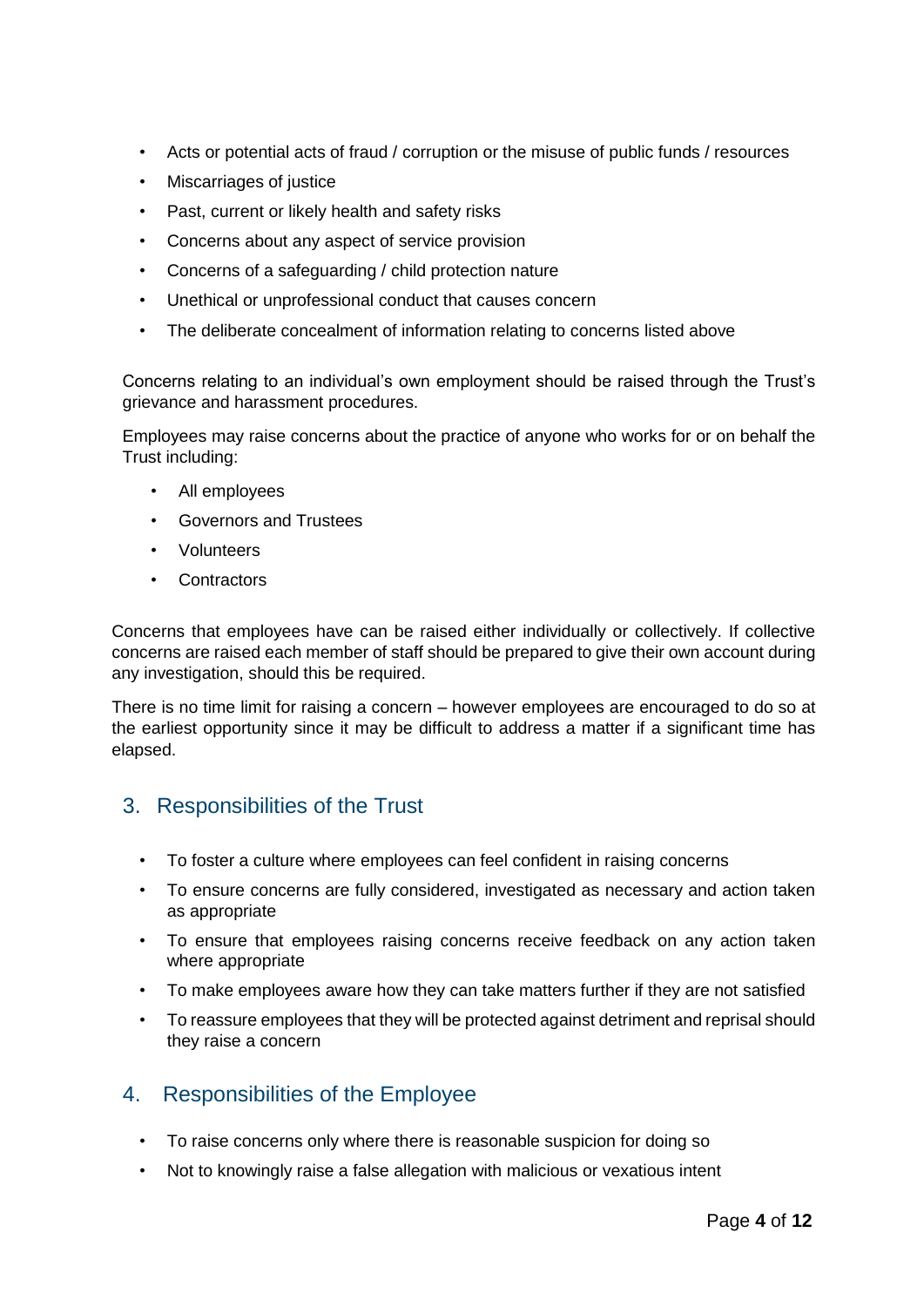• To engage with internal / external actions to address any concerns – by attending meetings and / or participating in any investigation

## <span id="page-4-0"></span>5. Trade Union Representation

Employees may wish to consult and seek guidance from their Trade Union representative before making a disclosure under this procedure

Employees may be accompanied to any meeting by a Trade Union representative or workplace colleague who is not involved in the area of work to which the concern relates.

## <span id="page-4-1"></span>6. Responsible Officer and Monitoring of Complaints

The Trustees have overall responsibility for the maintenance and operation of this policy and procedure.

The Headteacher and Local Advisory Boards of each school within the Trust will ensure the effective implementation of the whistleblowing arrangements, providing training as appropriate, and undertake an annual audit of the whistleblowing arrangements reporting the outcome to the Trust.

The Headteacher and Local Advisory Board will consider:

- The number and types of concerns raised and the outcomes of the investigations.
- Feedback from individuals who have used the arrangements
- Any complaints of victimisation
- Any complaints of failures to maintain confidentiality
- Any relevant litigation
- The level of staff awareness, trust and confidence in the arrangements.

Any reporting will not identify the parties to the complaint.

## <span id="page-4-2"></span>PART B: PROCEDURE

#### <span id="page-4-3"></span>7. Raising a Concern

Wherever possible employees should initially raise concerns openly with their line manager or the Headteacher.

In instances of serious concern or where the complaint involves the line manager or Headteacher complaints may be raised with the Chair of the Local Advisory Board.

Should the Headteacher have concerns – these should be raised with the Chair of the Local Advisory Board in the first instance.

Please refer to Appendix 1 for the appropriate contacts

Concerns may be raised verbally or in writing.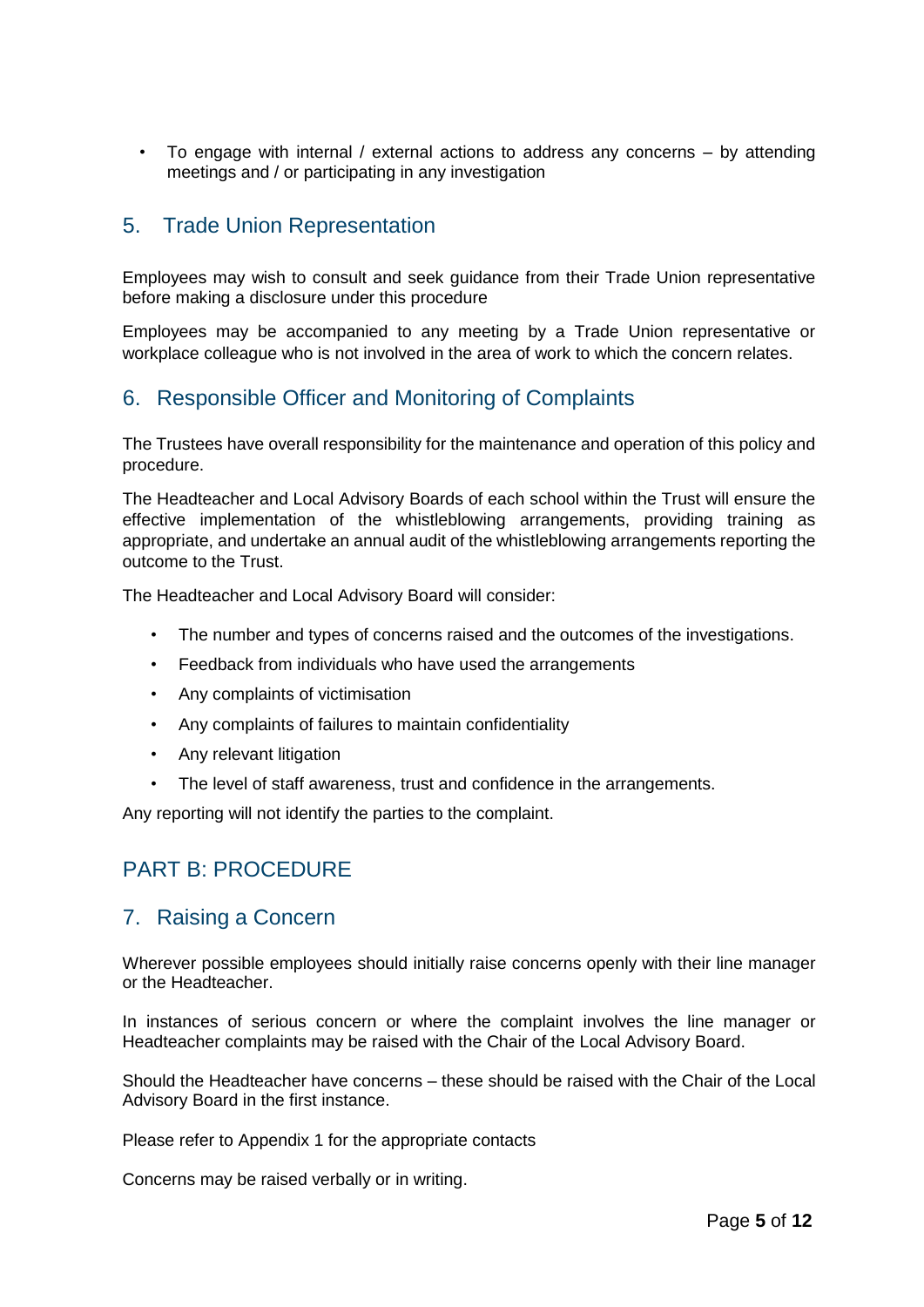A concern raised in writing should:

- Set out the background and history of the concern giving names, dates and places where possible
- Give the reason why the employee is particularly concerned about the situation
- For clarity it would be helpful for the employee to state that they wish their concerns to be addressed under the whistleblowing procedure

An employee is not expected to prove the validity of their concern; however, they will need to demonstrate that there is a reasonable suspicion to support their complaint.

An employee may invite a Trade Union representative to support them in raising a concern or raise the matter on their behalf or at a subsequent meeting to explore the complaint.

#### <span id="page-5-0"></span>8. How the Trust will respond

Preliminary enquiries may be made to decide on the appropriate course of action. This may necessitate further discussion with the employee who has raised the concern.

On occasion it may not be appropriate for the person who receives the complaint to progress the concern and the matter may be referred to another individual within the Trust or an external organisation.

It may be possible to resolve some concerns informally by agreed action without the need for further formal investigation.

Where it is not possible to resolve the matter informally, the action taken by the Trust will depend on the nature of the concern and may include:

- Undertaking an internal management or disciplinary investigation
- Action under a different Trust policy or procedure
- Referral to the Trust's auditors
- Referral to another regulatory authority
- Referral to the police
- Referral to another relevant external organisation

Within 10 working days of receipt of any concern the person progressing the matter will write to the employee to:

- Acknowledge that the concern has been received
- Indicate how and through whom the Trust proposes to address the matter including whether further investigation or referral to another organisation will be made
- Give an estimate of how long the investigation will take
- Indicate whether further information will be sought from the employee and the arrangements for obtaining this where known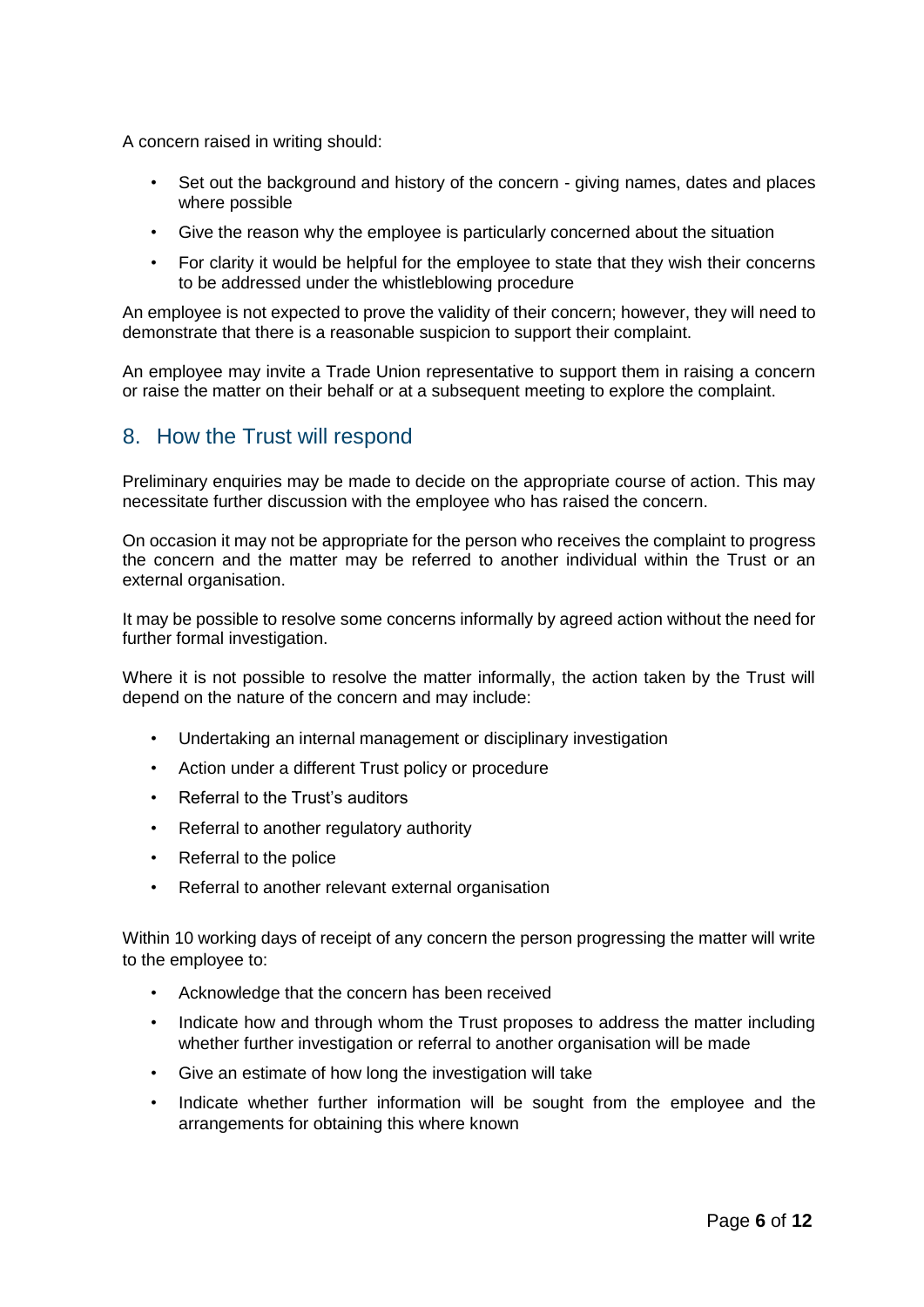The form of further contact between the employee and the person progressing the complaint will depend on the nature of the matter raised and the follow up action required.

In instances where an investigation is prolonged or referral to an external agency takes place – arrangements will be made to provide the employee with situational updates as far as is practicable.

On occasion the person considering the complaint may determine that it is not appropriate for further action to be taken. This may include where:

- There is no evidence that malpractice has occurred, is occurring, or is likely to occur
- The matter is / has been the subject of internal proceedings under another Trust policy
- The matter is / has been the subject of external legal proceedings / been referred to another external agency
- The complaint was false malicious or vexatious complaint

#### <span id="page-6-0"></span>9. Notification of the Outcome of the Concern

The Trust recognises that an employee raising a concern would wish to be assured that the matter has been fully addressed. Feedback will be provided on the outcome of the complaint, wherever possible.

In some circumstances however, it may not be appropriate or permissible to share this information (for example where legal / disciplinary or regulatory authority action is pending or if sharing information may infringe the duty of confidence owed to a third party). Where it is not appropriate to provide detailed feedback, the employee will be advised that the matter has been addressed or concluded as far as is practicable.

Where a matter is not to be considered further the employee who raised the complaint will be advised of this in writing.

#### <span id="page-6-1"></span>10. Safeguarding Concerns

All school staff have a duty to report any concerns they have about any member of staff, supply teacher, volunteer, contractor or governor either about a safeguarding issue or other unlawful activity. This is referred to as Whistleblowing and applies to incidents both in school and out of school.

You have a duty to report if you believe that a member of staff, supply teacher, volunteer, contractor or governor has:

- behaved in a way that has harmed a child, or may have harmed a child;
- possibly committed a criminal offence against or related to a child;
- behaved towards a child or children in a way that indicates he or she may pose a risk of harm to children; or
- behaved or may have behaved in a way that indicates they may not be suitable to work with children.

Allegations will be dealt with in accordance with national guidance and agreements, which are implemented by the local authority.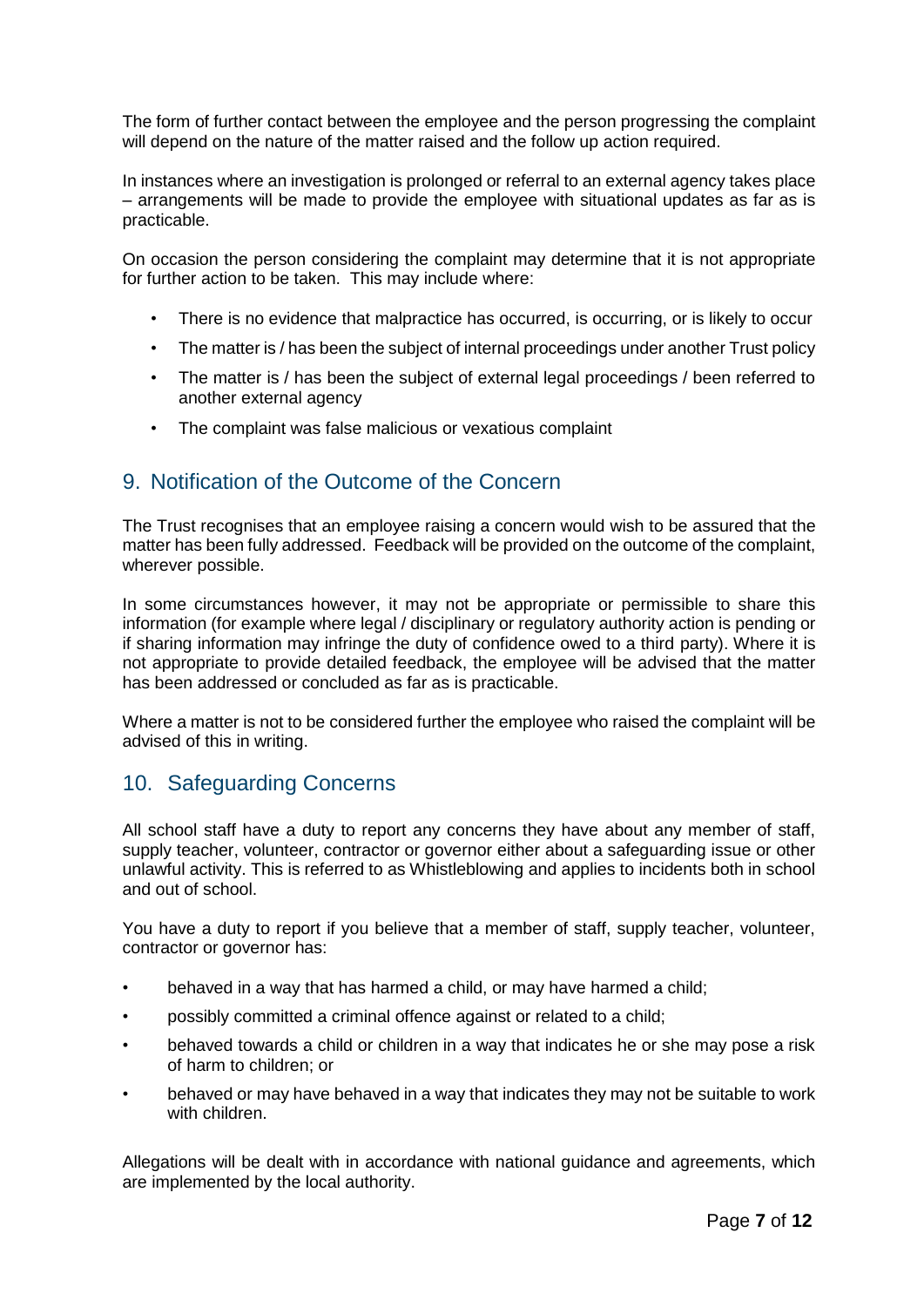The Headteacher of the school, rather than the designated member of staff will handle such allegations, unless the allegation is against the Headteacher, when the Chief Executive Officer and the Chair of the Local Advisory Board will handle the allegation. If the allegation is against the Chief Executive Officer, the Chair of Trust Board and Director of Inclusion and Safeguarding will handle the Trust's response.

The person dealing with the allegation will gather information about the allegation, and report these without delay to the Local Authority Designated Officer (LADO) if he/she considers they meet the threshold.

The Trust has a separate document 'Procedures for dealing with allegations against employees and adults working or volunteering in schools' which covers this area in more depth.

#### <span id="page-7-0"></span>11. How the matter may be taken further

This procedure is intended to provide employees with a mechanism to raise concerns internally within the Trust.

Should this process be exhausted and the employee feels that matters have not been fully / appropriately addressed or that concerns are ongoing they may wish to raise the matter outside of the Trust.

Appropriate contacts are listed at Appendix 1.

An employee who intends to raise a concern externally is encouraged to consider carefully whether this is the most appropriate form of action to resolve the issue and whether all reasonable internal steps have been taken.

If a matter is raised outside of the Trust, an employee should take all reasonable steps to ensure that confidential or privileged information is not disclosed.

#### <span id="page-7-1"></span>12. Protection and Support for Employees

The Trust will take reasonable measures to support and protect employees who raise concerns.

#### <span id="page-7-2"></span>**Protection from Detriment**

Employees raising a concern with reasonable suspicion for doing so will not be subject to discrimination, harassment or victimisation. Should an employee believe they have been subject to detriment or retribution they should report this to the Chair of the Local Advisory Board who may address the matter in accordance with the Trust's disciplinary procedure.

No action will be taken against an employee where concerns raised are subsequently unproven.

However disciplinary action may be taken against individuals who knowingly make false, malicious and / or vexatious allegations.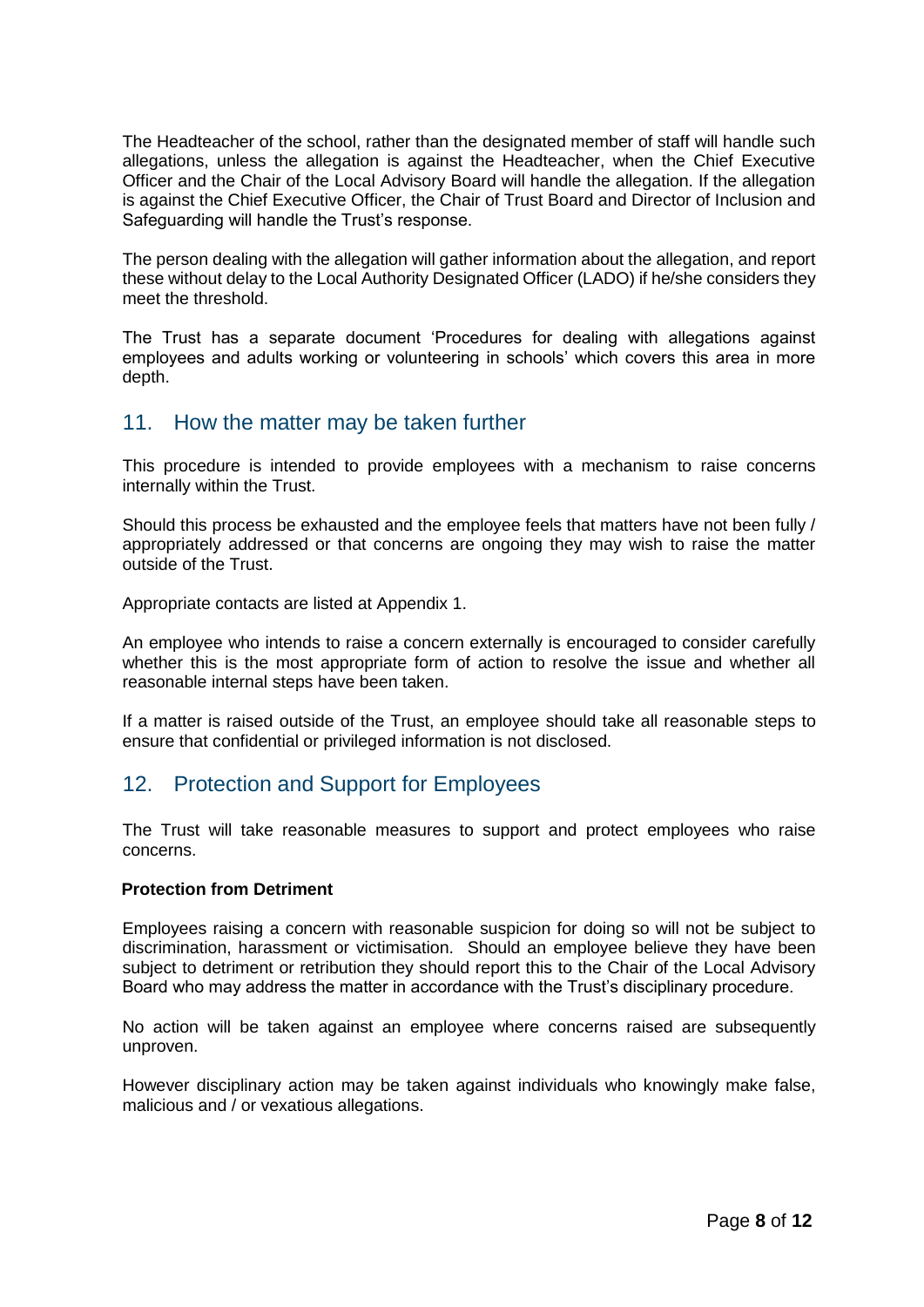Should an employee commit a criminal offence in raising a concern (e.g. accepting a bribe or an act of corruption) – protection from detriment may be lost and the employee may be subject to the Trust's disciplinary procedures.

#### <span id="page-8-0"></span>**Confidentiality**

The best way to raise a concern is to do so openly. Openness makes it easier for the Trust to assess and investigate the issue. However, it is recognised that there may be some circumstances where an employee would prefer to raise a concern in confidence. Employees should make the Trust aware of this when raising their concern.

Where appropriate every effort and consideration will be given to arrangements to maintain the employee's confidentiality – including off site meetings where appropriate.

Every effort will be made not to reveal the employee's identity, without their prior consent, if this is their wish.

However, in certain cases, it may not be possible to maintain confidentiality if the concern is subject to an external / police investigation where disclosure is required. An Employee will be advised should there be a possibility that their confidentiality cannot be maintained.

#### <span id="page-8-1"></span>**Anonymous Concerns**

Employees are encouraged to put their name to any allegation where possible.

Anonymous allegations will be considered and investigated at the Trust's discretion.

In exercising the discretion, the following factors may be considered:

- The seriousness of the issues raised
- The credibility of the concern; and
- The likelihood of confirming the allegation from attributable sources

It should be noted that it may be more difficult to address the concern, support an employee or advise them of the outcome where a concern is reported anonymously.

#### <span id="page-8-2"></span>**Support**

Employees who raise a concern may wish to make use of the confidential counselling service provided by the Trust, if appropriate.

Employees may also wish to consult their professional association or Trade Union if they are a member.

Should an employee be required to give evidence in criminal or disciplinary proceedings – consideration will be given to appropriate support.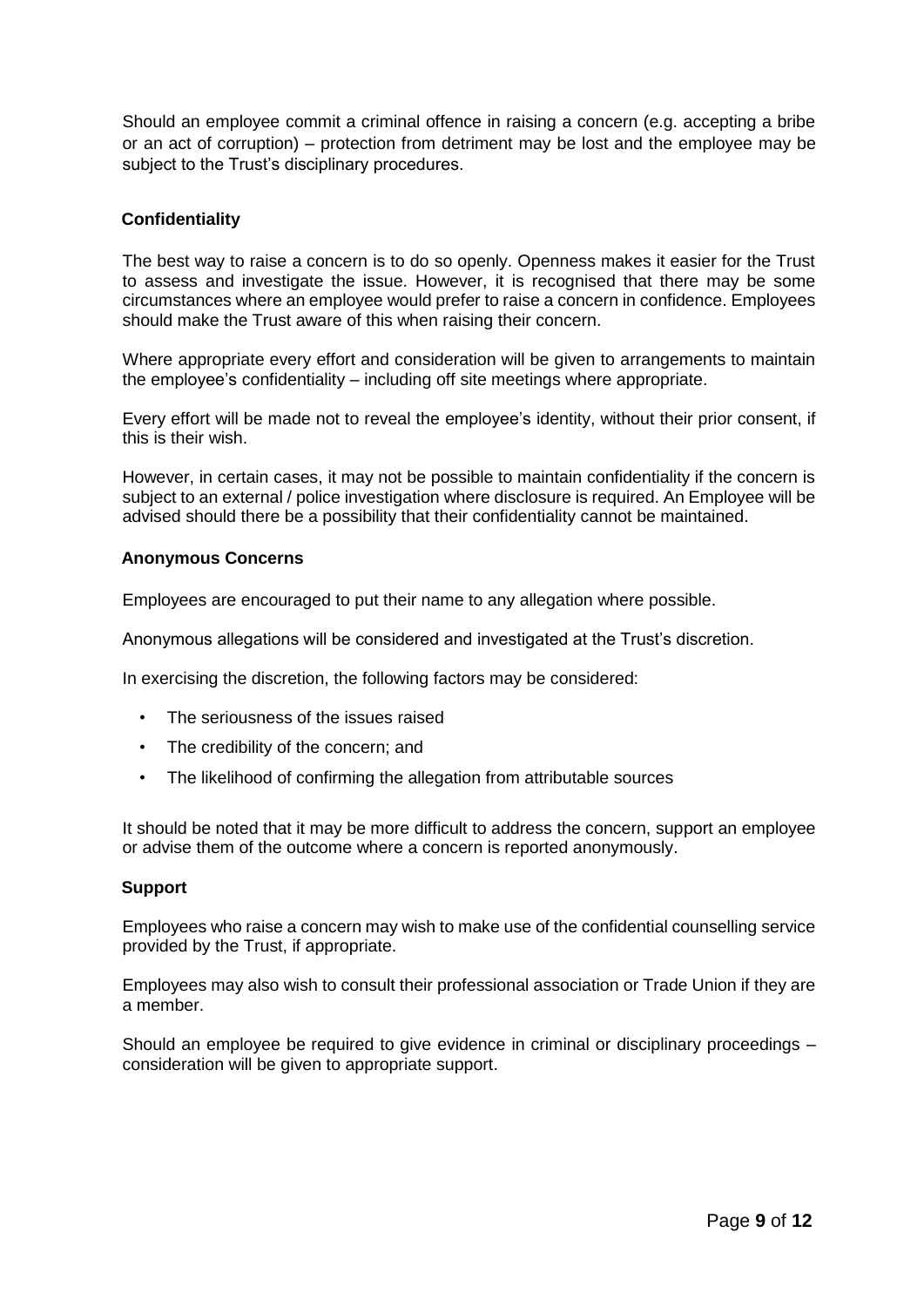## <span id="page-9-0"></span>13. Other Concurrent Processes

Where a complaint is raised under the whistleblowing procedure this will not in itself be sufficient to halt any other ongoing processes relating to absence, conduct, performance or redundancy.

However, each case will be considered on its merits to ensure that the Trust is acting reasonably.

#### <span id="page-9-1"></span>14. Record Keeping

Notes may be taken of all meetings with the employee held under this procedure. Where notes are taken a copy will be made available to the employee.

All records will be treated as confidential and processed in accordance with the Data Protection Act (1998) which provides individuals with the right to request and have access to certain data.

A central record of whistleblowing must be maintained by the Local Advisory Board. This record will include, a summary of the concern raised, action taken and the resulting outcome. Senior staff or Governors who receive whistleblowing concerns must ensure the concern is recorded.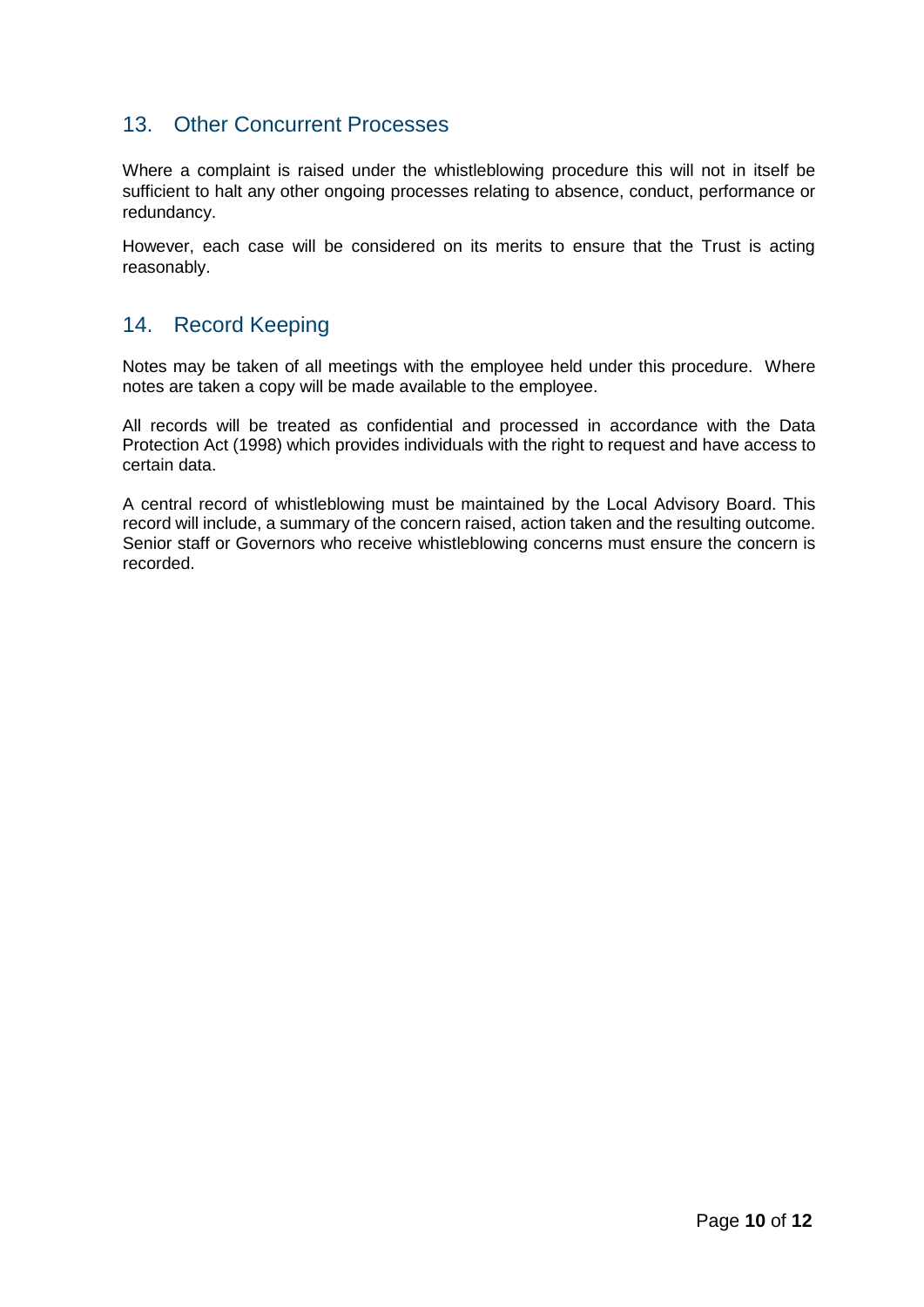# <span id="page-10-0"></span>**Appendix 1: Contacts**

| <b>Internal Contacts</b>                      | <b>Contact Details</b>                     |
|-----------------------------------------------|--------------------------------------------|
| <b>Chief Executive Officer</b>                | Miss Mary Davies ceo@maidenerleghtrust.org |
| <b>Chief Financial and Operations Officer</b> | Mr Jonathon Peck cfo@maidenerleghtrust.org |
| Chair of the Trust                            | Mr Nick Jones                              |
|                                               | trustees@maidenerleghtrust.org             |
| Local Headteachers                            |                                            |
| <b>Local Advisory Board Chairs</b>            |                                            |

| <b>External contacts</b>                                                    | <b>Contact Details</b>                                                                                                                                                                                       |                                                                                                                                                                                                                       |
|-----------------------------------------------------------------------------|--------------------------------------------------------------------------------------------------------------------------------------------------------------------------------------------------------------|-----------------------------------------------------------------------------------------------------------------------------------------------------------------------------------------------------------------------|
| Department for<br>Education                                                 | 0370 000 2288 www.education.gov.uk                                                                                                                                                                           |                                                                                                                                                                                                                       |
| <b>Ofsted</b>                                                               | Piccadilly Gate, Store Street,<br>Manchester, M1 2WD Telephone:<br>0300 123 3155<br>whistleblowing@ofsted.gov.uk                                                                                             | Concerns relating to<br>regulation and inspection of<br>establishments and<br>agencies for children.                                                                                                                  |
| Office of<br>Qualifications and<br>Examinations<br>Regulation               | Casework Manager, Ofqual, Spring<br>Place,<br>Business Park, Herald Avenue,<br>Coventry CV5 6UB<br>Telephone: 0300 303 3346<br>Public.Enquiries@ofqual.gov.uk                                                | Concerns about matters in<br>relation to which the Office<br>of Qualifications and<br><b>Examinations Regulation</b><br>exercise functions under the<br>Apprenticeships, Skills,<br>Children and Learning Act<br>2009 |
| National Society for the<br>Prevention of Cruelty to<br>Children<br>(NSPCC) | Telephone:<br>0808<br>800<br>5000<br>help@nspcc.org.uk                                                                                                                                                       | Concerns relating to child<br>welfare and protection.                                                                                                                                                                 |
| Data Protection and<br>Freedom of<br>Information                            | Information<br>Office <sup>1</sup><br>Commissioners<br>helpline<br>Telephone: 0303 123 1113                                                                                                                  | Concerns about compliance<br>with the requirement of<br>legislation relating to data<br>protection and to freedom of<br>information.                                                                                  |
| Education<br><b>Skills</b><br>and<br>Funding Agency (ESFA)                  | Online enquiry form<br>Telephone 0370 000 2288<br>Counter Fraud and Investigation Team<br><b>Education and Skills Funding Agency</b><br><b>Bishopsgate House</b><br>Feethams<br>Darlington<br><b>DL1 5QE</b> | Allegations of suspected<br>fraud and financial<br>irregularity.                                                                                                                                                      |